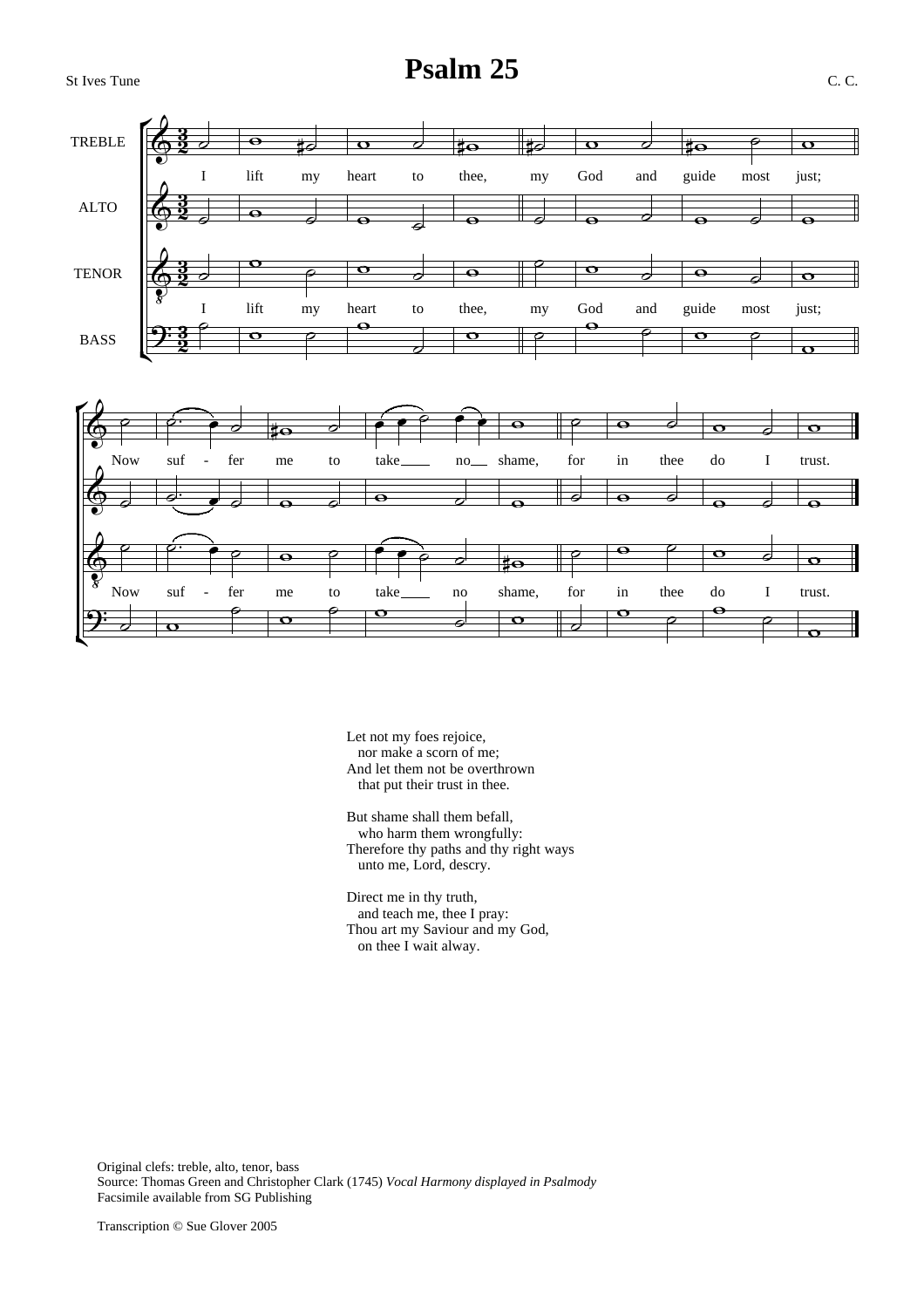# Pentridge Tune **Psalm 31** C. C.



- Hear me, O Lord, and that anon, to help me make good speed: Be thou my rock and house of stone, my fence in time of need.
- For why? as stones thy strength is tried, thou art my fort and tower; For thy name sake be thou my guide, and lead me in thy power.
- Pluck thou my feet out of the snare which they for me have laid: Thou art my strength, and all my care is for thy mighty aid.

Original clefs: treble, alto, tenor, bass Source: Thomas Green and Christopher Clark (1745) *Vocal Harmony displayed in Psalmody* Facsimile available from SG Publishing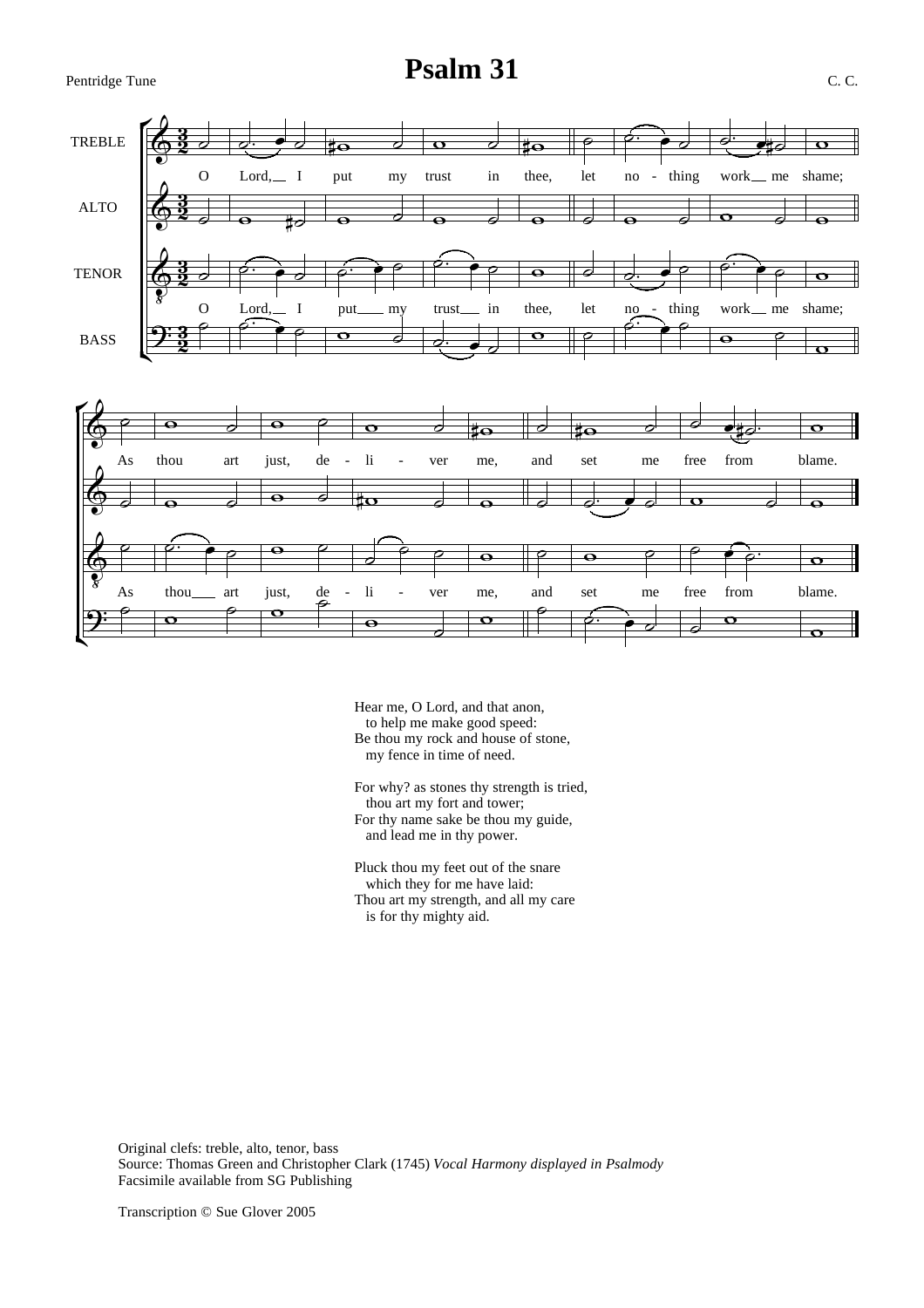### Blackwell Tune **Psalm 42** C. C.



- My soul doth thirst, and would draw near the living God of might: Oh when shall I come and appear in presence of his sight?
- The tears all times are my repast which from my eyes to slide; Whilst wicked men cry out so fast, 'Where now is God thy guide?'

Alas, what grief it is to think the freedom once I had: Therefore my soul, as at pit's brink, most heavy is and sad.

Original clefs: treble, alto, tenor, bass Tenor bar 3: accidental in brackets is an editorial suggestion Source: Thomas Green and Christopher Clark (1745) *Vocal Harmony displayed in Psalmody* Facsimile available from SG Publishing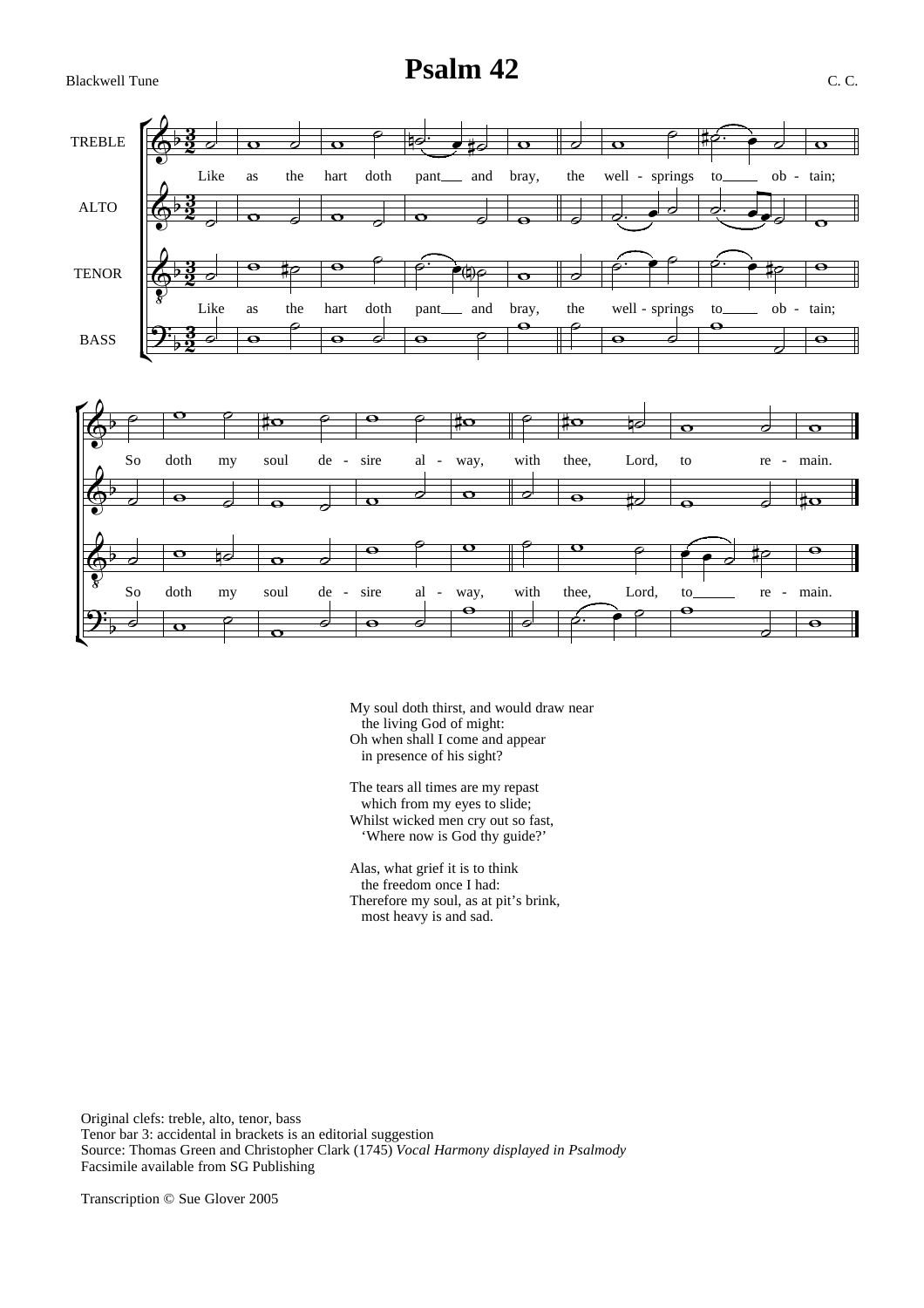Haynor Tune **Psalm 67** C. C.



That all the earth may know the way to godly wealth; And all the nations here below may see thy saving health.

Let all the world, O God, give praise unto thy name, And let the people all abroad extol and laud the same.

Throughout the world so wide, let all rejoice with mirth; For thou with truth and right doth guide the nations of the earth.

Original clefs: treble, alto, tenor, bass Source: Thomas Green and Christopher Clark (1745) *Vocal Harmony displayed in Psalmody* Facsimile available from SG Publishing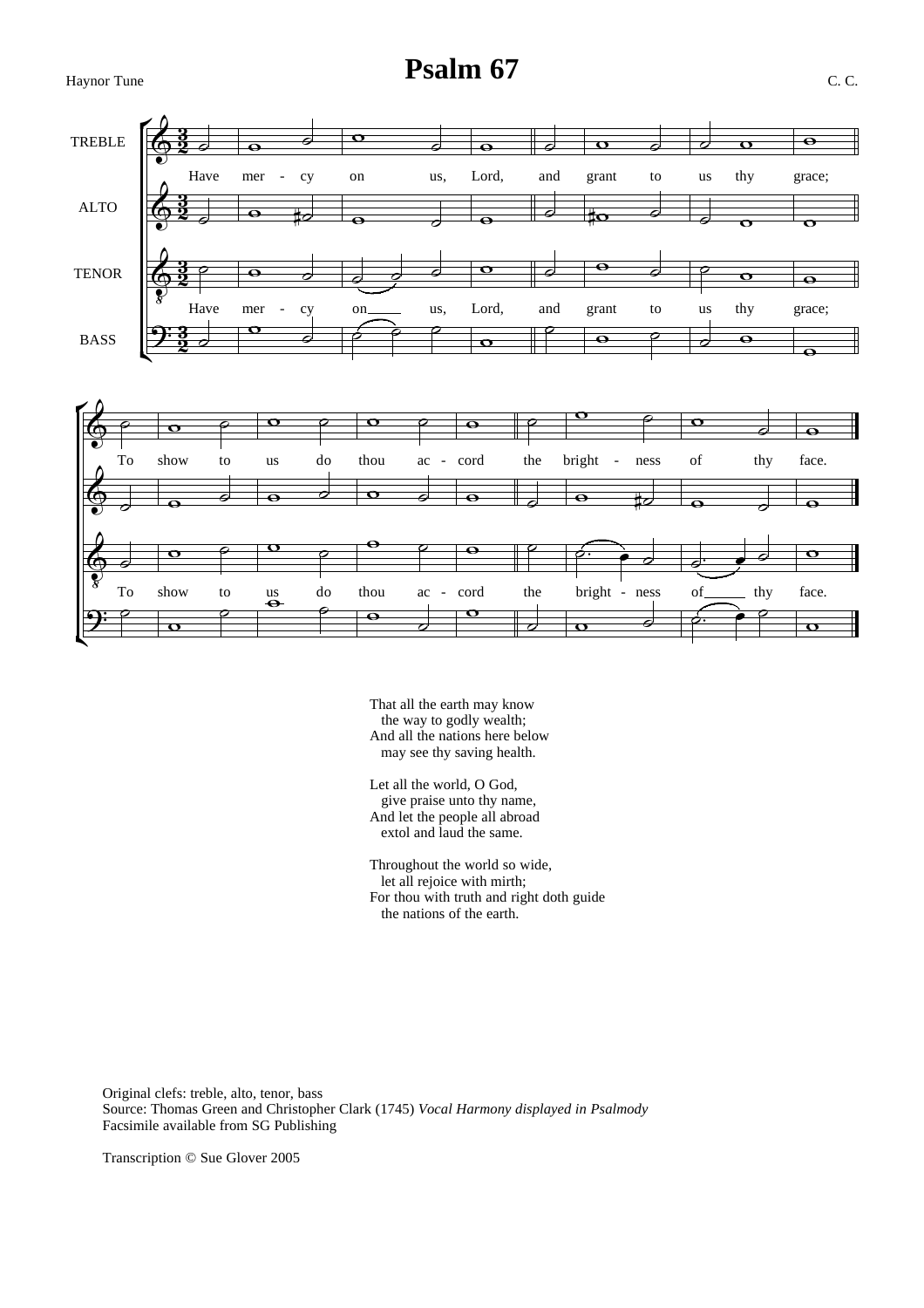## Greasley Tune **Psalm 84** C. C.



- My soul doth long full sore to go into thy courts abroad: My heart and flesh cry out also for thee, the living God.
- The sparrows find a room to rest, and save themselves from wrong: The swallow also hath a nest wherein to keep her young.

These birds full nigh thy altar may have place to sit and sing: O Lord of hosts, thou art alway my only God and King.

Original clefs: treble, alto, tenor, bass [1] Bass note A in original. [2] Bass note A in original. Source: Thomas Green and Christopher Clark (1745) *Vocal Harmony displayed in Psalmody* Facsimile available from SG Publishing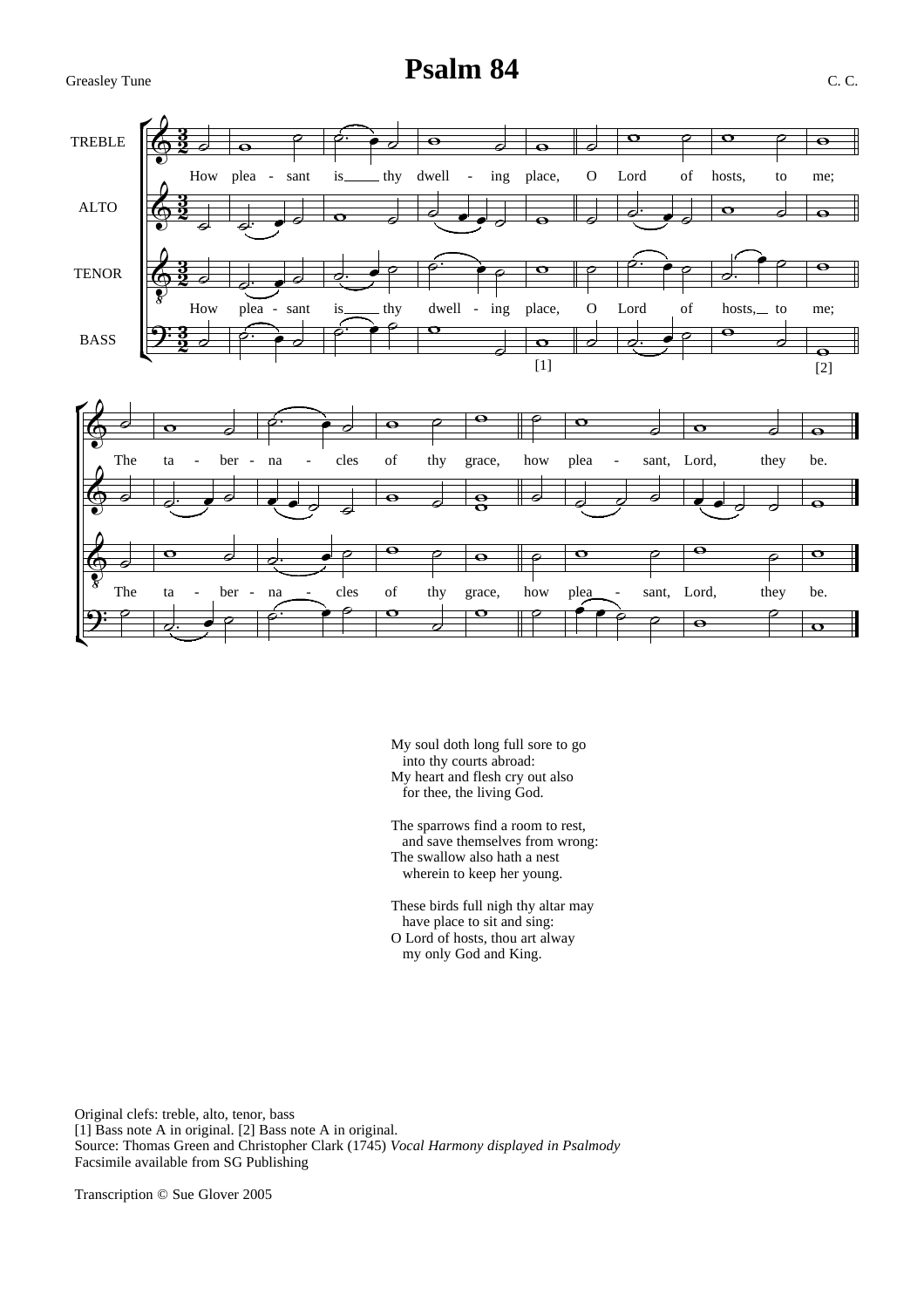## Bedford Tune **Psalm 100** T. G.



The Lord, ye know, is God indeed, without our aid he did us make: We are his flock, he doth us feed, and for his sheep he doth us take.

O enter then his gates with praise, approach with joy his courts unto: Praise, laud and bless his name always, for it is seemly so to do.

For why? The Lord our God is good, his mercy is for ever sure: His truth at all times firmly stood, and shall from age to age endure.

Original clefs: treble, alto, tenor, bass Source: Thomas Green and Christopher Clark (1745) *Vocal Harmony displayed in Psalmody* Facsimile available from SG Publishing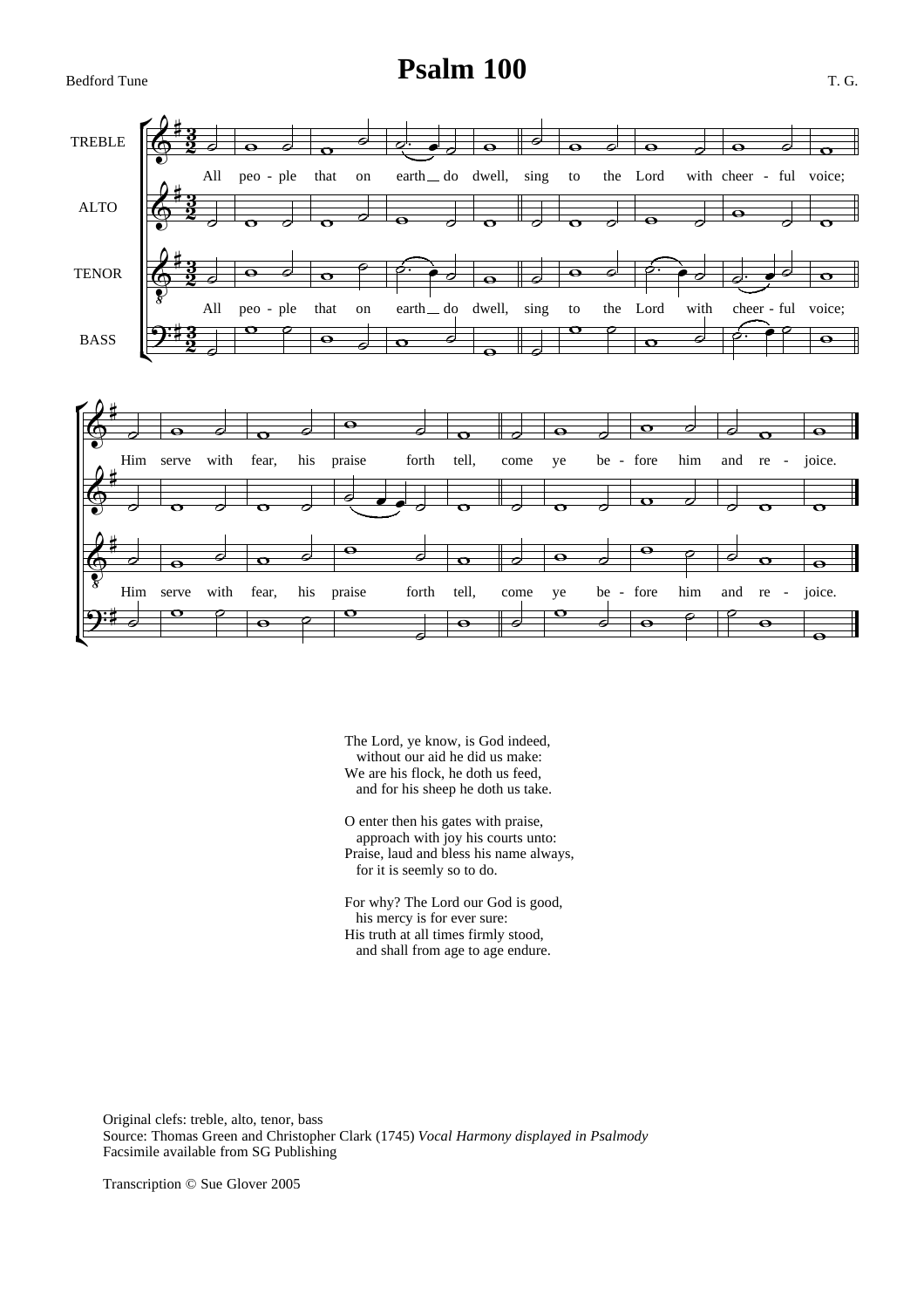### Mansfield Tune **Psalm 104** T. G.



With light as a robe, thou hast thyself clad, Whereby all the earth thy greatness may see: The heav'ns in such sort thou also hast spread, That they to a curtain comparèd may be.

His chamber-beams lie in the clouds full sure, Which as his chariots are made him to bear; And there with much swiftness his course doth endure, Upon the wings riding of winds in the air.

He maketh his spirits as heralds go, And lightnings to serve we see also pressed: His will to accomplish they run to and fro, To save and consume things, as seemeth him best.

Original clefs: treble, alto, tenor, bass; starred notes in bass 2nd stave A in original Source: Thomas Green and Christopher Clark (1745) *Vocal Harmony displayed in Psalmody* Transcription © Sue Glover 2005